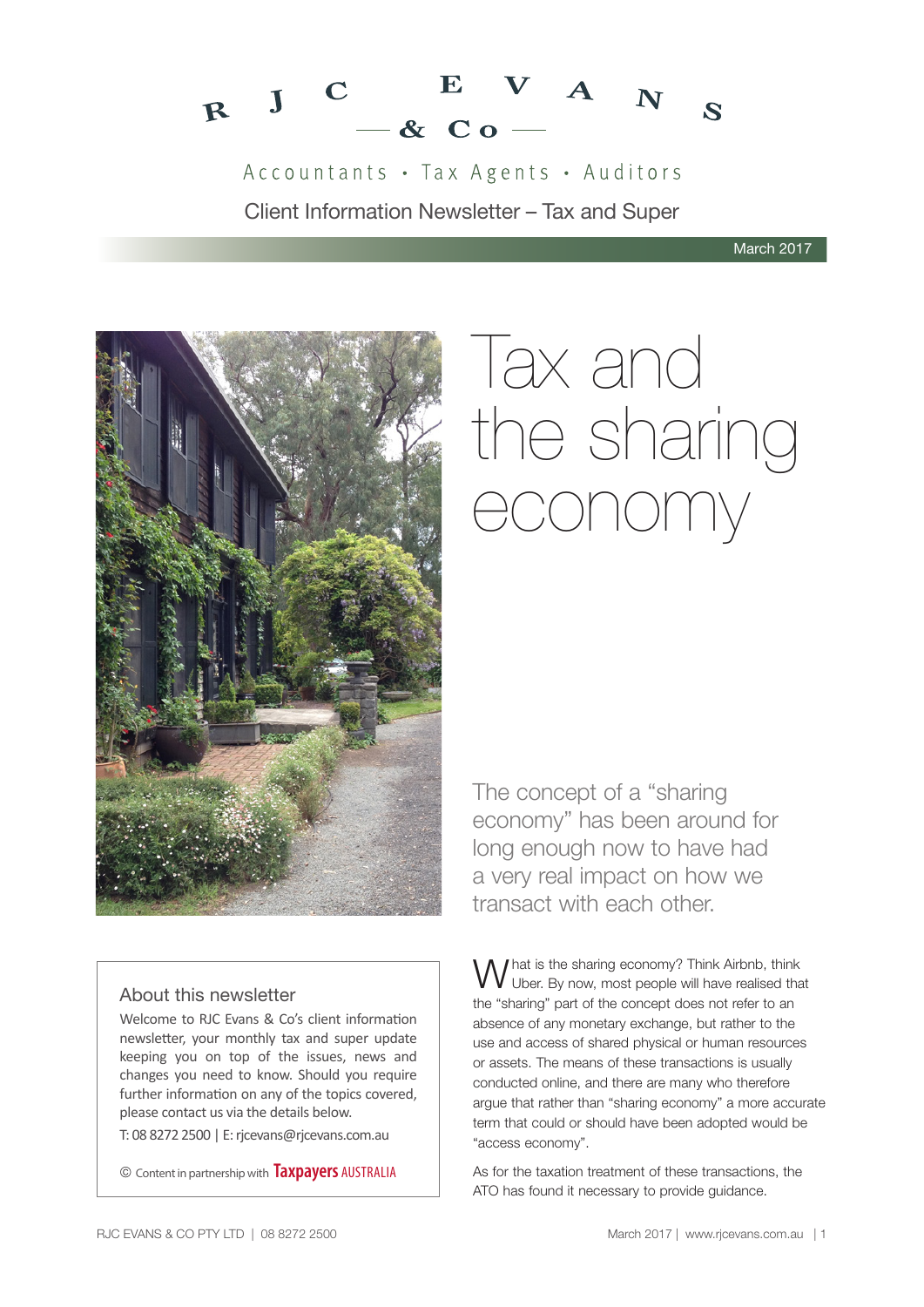#### Tax and the sharing economy *cont*

#### HOW DOES THE TAXMAN DEFINE THE SHARING ECONOMY?

For its part, the ATO states that it views the sharing economy as a system that "connects buyers (users) and sellers (providers) through a facilitator who usually operates an app or a website".

The ATO identifies some popular sharing economy services in Australia as those that include:

- renting out a room or a whole house or unit on a short-time basis
- providing "taxi" travel services (or ride-sourcing) for a fare
- providing personal services, such as creative or professional services like graphic design, creating websites, or odd jobs like deliveries and furniture assembly, and
- renting out a car parking space.

#### TAX CONSIDERATIONS

The ATO says taxpayers who are involved with the sharing economy may need to consider:

- if they are carrying on an enterprise,
	- if they need an ABN
	- if they need to register for GST and lodge business activity statements
- if the price of the goods or services provided includes **GST**
- if and when they need to provide tax invoices for sales and services
- if they need to declare this income in an income tax return
- what GST credits and income tax deductions can be claimed for expenses related to earning income
- how all their sharing economy activities added together affect their GST and income tax obligations.

#### UBER DRIVERS BEWARE OF YOUR GST **OBLIGATIONS**

As a general rule, an entity is only required to register for an ABN and GST if they are carrying on an enterprise (say a business) and their current annual turnover or expected annual turnover is \$75,000 or more.

The ATO says that if you carry on an enterprise of providing ride-sourcing services, under the GST law you need an ABN, need to be registered for GST, and are

required to account for GST on the full amount of every fare regardless of how much or how little you earn (as the GST registration threshold does not apply to ridesourcing services, but starts from the first dollar).

But you can also claim the business proportion of your input tax credits.

A recent decision in the Federal Court of Australia confirmed that Uber drivers must register for an ABN and for GST from the moment that they derive income from providing such services.

As Uber drivers are typically taken to be conducting a business as a sole trader by the ATO, you'll need to declare all the income earned from providing ridesourcing services and can claim the expenses to the extent they relate to providing the services.

#### GST AND MULTIPLE ENTERPRISES

If you are providing goods and services across multiple websites or apps, or through other enterprises outside of the sharing economy, the ATO states that this would require an ABN and registration for GST when total turnover for all activities together is, or is expected to be, \$75,000 or more per year.

Further, the ATO says if you are registered for GST because you are already carrying on an enterprise, you must account for GST on all the sharing economy goods and services provided that are subject to GST.

For example, if you have an enterprise that provides ridesourcing services, and have to get an ABN and register for GST regardless of your turnover, you would also have to account for GST on a car park you rented out.

#### RECORD KEEPING

Regardless of how much you earn, or the reasons for you providing goods or services, the ATO says you should keep records of income and expenses so we can keep track of your activities and assist with tax obligations when they arise.

"You may intend to provide goods or services as a hobby or recreational pursuit," the ATO says, "but your level of activity over the whole year may mean that you are in fact running a business and need to comply with income tax and GST obligations."

Your duties and obligations under the sharing economy can be tricky, so please check with this office if you have any questions.  $\blacksquare$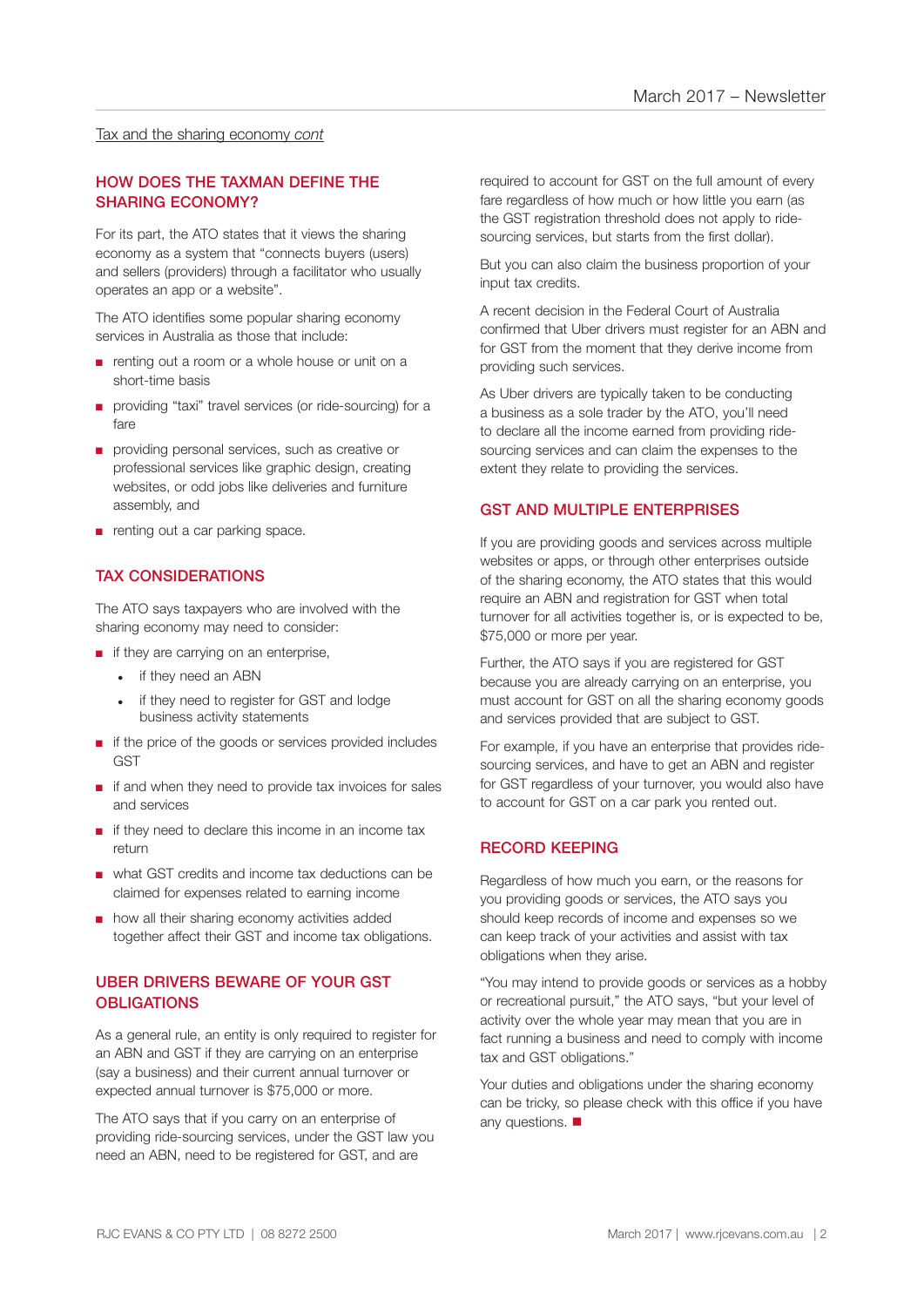![](_page_2_Picture_1.jpeg)

As a general rule, an Australian resident shareholder is assessed for tax on dividends received plus any franking credits attached to those dividends.

The shareholder is assessed on the "grossed-up" income and then allowed a "franking tax credit" in respect of the corporate tax paid by the company on the profits from which those dividends are paid. This system is referred to as the dividend imputation system.

This just means that the company attributes or assigns the underlying tax (imputes it) to the receiving shareholder. The dividend comes with a "franking credit" representing the company tax paid by the company on the profits underlying the dividend, which the shareholder can use to offset their own tax liability.

Dividends can be fully franked (that is, franking credits have been attached to 100% of the dividend paid), partly franked (franking credits have been attached to a portion of the dividend paid) or unfranked (no credits attached). Your dividend statement should spell out the percentage to which the dividend is franked.

Excess franking tax offsets are refundable to certain taxpayers (that is, individuals and superannuation funds). For a company, excess franking credits are not refundable,

# **Share dividend income** and **franking credits**

Mum and dad investors in receipt of dividends from their share portfolio often benefit from investing in blue chip shares because they usually have franking credits attached.

but may be converted into an equivalent tax loss and carried forward to use in a subsequent income year.

#### How it works

The example on the following page illustrates how the dividend imputation system works and how you can benefit if you receive a franked dividend.

As illustrated, for an individual, those who are paying tax above the personal tax rate of 30% will need to pay "top up tax" on the dividend received – while those who pay tax below the personal tax rate of 30% will in most cases be entitled to a refund.

#### What about trusts and partnerships?

If a franked dividend is paid to a trust or partnership, the franking credit is "grossed-up" and included in the trust or partnership's income. Each beneficiary or partner is typically entitled to utilise those credits based on their share of the net income (subject to satisfying a holding period rule, which stipulates that shares must be held "at risk" for at least 45 days – this rule may also apply to individuals). For discretionary trusts, satisfying the  $cont \rightarrow$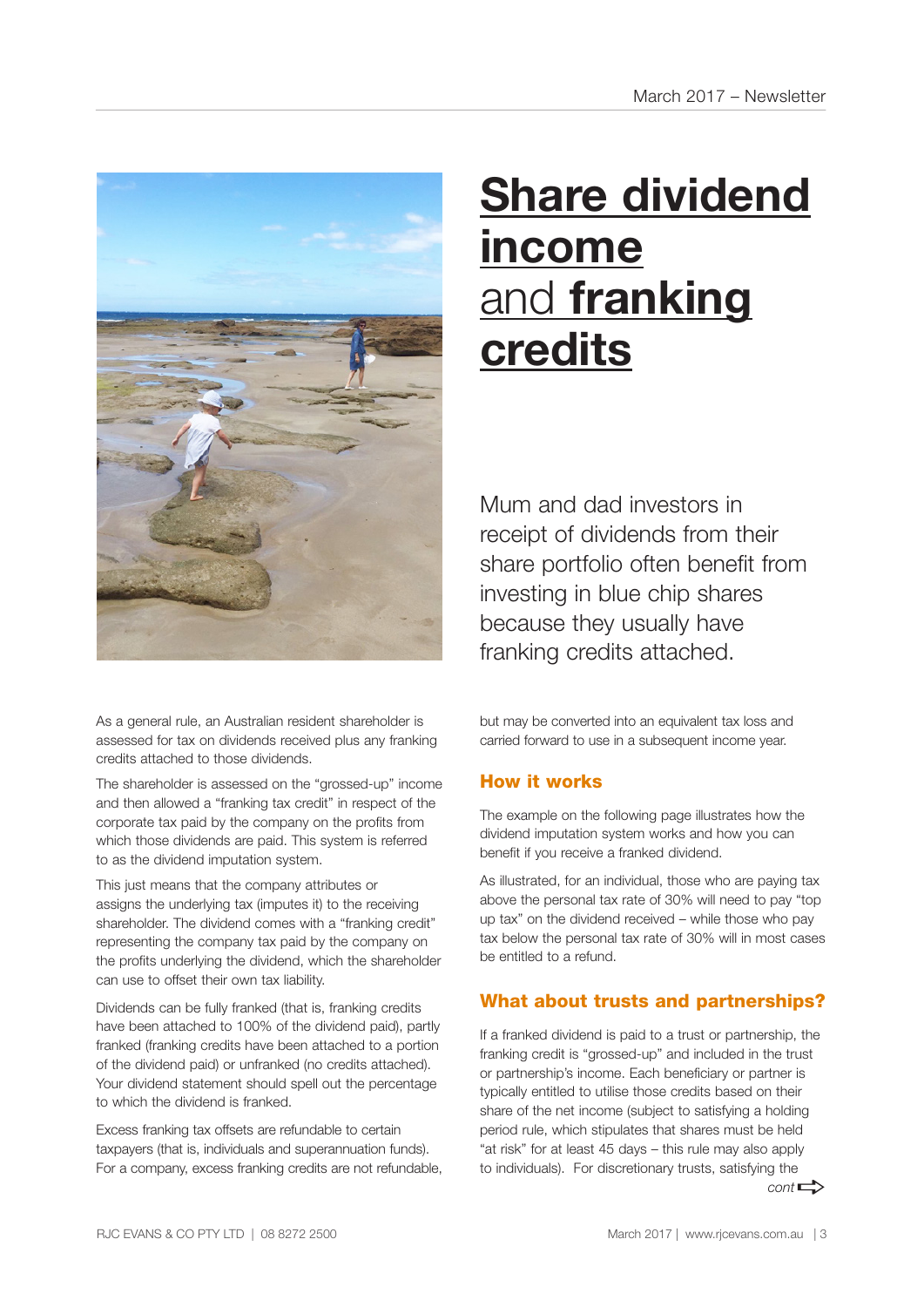#### Share dividend income and franking credits *cont*

holding period rule may entail the trust making a family trust election. Further, special rules apply in relation to ensuring the franked dividends can be streamed to beneficiaries (ask us to clarify if these situations apply to your case).

Where a company is in receipt of franked dividends, the franking credit is included in the recipient company's assessable income and a franking credit tax offset is allowed (subject to the holding period rule). The franking credit is then credited to the recipient company's franking account, available to be attached to the recipient company's own frankable distributions.

As noted, companies that are in receipt of franked dividends cannot be entitled to a refund of franking credits where they are in a tax loss position. Any excess credits are to be converted into a tax loss for recoupment in later years.

#### Are franking credits always available?

Not always. Note that franking tax offsets can sometimes be denied or limited because the entitlement to franking tax offsets or a refund of franking credits is subject to certain rules (ask us for clarification), which can include:

- the "qualified person" requirement
- **anti-avoidance rules, and**
- **anti-streaming rules.**

If shareholders do not qualify for a franking tax offset, they do not "gross-up" (include the imputation credit in assessable income) and are not entitled to a franking tax offset.

We will make enquiries and account for your dividends and franking credits when we prepare your tax return – however, if you have any questions, please contact us. $\blacksquare$ 

#### **Example: Franked dividends and franking credits**

A company earned the following amount of taxable income and after tax profit:

| Taxable income\$15,000      |  |
|-----------------------------|--|
| Income tax paid             |  |
| (30% by the company)\$4,500 |  |
| After tax profit \$10,500   |  |

The company tax paid resulted in the following entry in the franking account:

Franking credit ................................\$4,500

An individual shareholder of the company receives a fully franked dividend. The table sets out the primary tax payable to shareholders on the dividend income at various tax rates (utilising the 2016-17 marginal tax rates to show the impact of the dividend at different marginal rates and ignores the Medicare levy).

Note: The top marginal tax rate is 47% due to the imposition of the temporary budget repair levy.

| <b>Marginal rate</b>                                        | 47%       | 37%       | 32.5%     | 19%       | 0%        |
|-------------------------------------------------------------|-----------|-----------|-----------|-----------|-----------|
| Dividend received (cash component)                          | \$10,500  | \$10,500  | \$10,500  | \$10,500  | \$10,500  |
| Add: Franking credit                                        | \$4,500   | \$4,500   | \$4,500   | \$4,500   | \$4,500   |
| Assessable income                                           | \$15,000  | \$15,000  | \$15,000  | \$15,000  | \$15,000  |
| Personal primary tax assessed<br>(Rate x assessable income) | \$7,050   | \$5,550   | \$4,875   | \$2,850   | $\Omega$  |
| Less: franking tax offset                                   | (\$4,500) | (\$4,500) | (\$4,500) | (\$4,500) | (\$4,500) |
| Tax payable                                                 | \$2,550   | \$1,050   | \$375     | Nil       | Nil       |
| Excess credit refundable                                    | Nil       | Nil       | Nil       | \$1,650   | \$4,500   |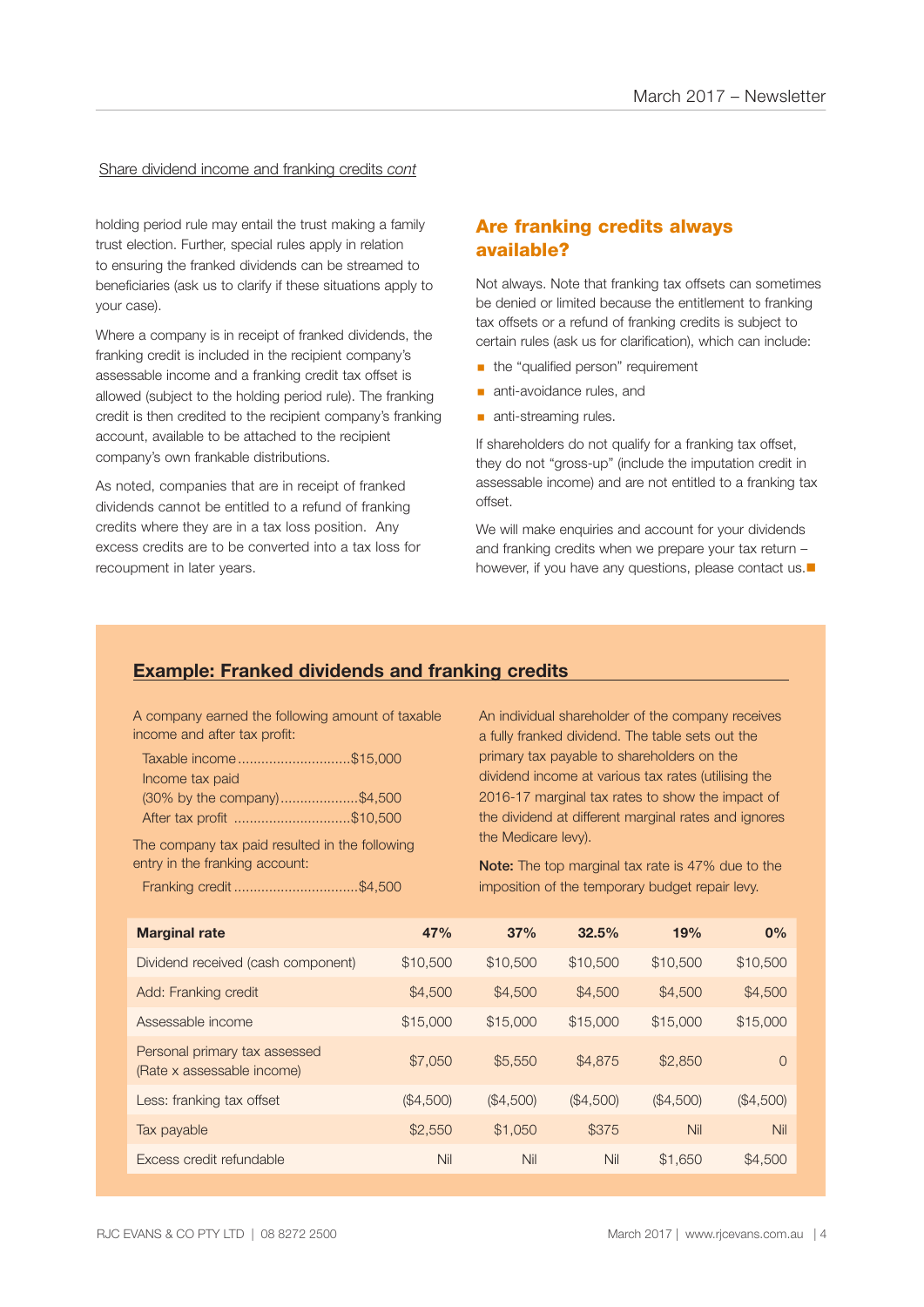![](_page_4_Picture_1.jpeg)

 $\bigcap$  alary sacrifice (or salary packaging) is where you  $\bigcup$ agree to take part of your wage as a benefit of some kind, equal in value to the salary it is exchanged for. The upside in you doing this is that your income tax is then based only on the reduced amount of salary that results.

If your employer agrees to go into a salary sacrificing arrangement with you, the benefit you get should typically be equal to the GST-exclusive value to the portion of salary that you give up, including any FBT that is payable by your employer. Options that may be allowed by your employer include a car, shares or payments for your expenses, such as school fees, child care or home internet connection costs for example.

There's little restriction to the sorts of things you can ask for, but while you may have your own wish list, your employer might need to mull over whether or not any of them would fall within the ambit of the FBT regime. This is a crucial consideration for the employer, because while you get the benefit tax-free, the employer has to pay FBT on the value of the benefit.

Common fringe benefits you can salary sacrifice include:

- cars, (you can talk to us about novated leases, cars and FBT)
- property (which includes shares)
- expense payments (such as the payment of your loan repayments, school fees, child care costs and home internet costs – this also includes reimbursements of certain expenses).

On top of these, one of the most popular ones is salary sacrificing superannuation – more on this below.

#### **FBT EXEMPTIONS**

Basically, there are certain benefits that, because they don't generate more tax for your employer, might be more appealing. The following work-related items commonly provided in salary sacrifice arrangements are FBT-exempt benefits:

- a portable electronic device eg. a tablet computer
- an item of computer software
- an item of protective clothing
- a briefcase
- a tool of trade.

FBT-exempt items can include things such as mobile phones, tools of trade, and protective clothing. Laptop computers can be exempt within limitations, such as a work-only use. Your employer will also need to report certain benefits ("reportable fringe benefits") on your annual tax payment summary where the total value of the reportable fringe benefits (that is, those subject to tax) exceeds \$2,000. Excluded benefits and certain types of non-excluded benefits don't count.

Reportable fringe benefits will not affect your assessable income or Medicare levy. The total will however be used to calculate entitlements to income-tested government support programs or benefits.

#### **SUPERANNUATION**

Topping up super, in addition to the minimum 9.5% that your employer pays, can be a popular option for salary sacrifice arrangements. There are several benefits for going down this path. For starters, any super put away under such a scheme to a complying fund are not considered fringe benefits, and are not taxed to your employer as such.

Within limits, super funds only pay tax on these contributions at a rate of 15%, which is probably less than the PAYG rates you would otherwise pay if you received the salary as cash. A super fund also only pays 15% tax on earnings (like interest) from the invested money, which again is probably less than what you'd pay if you earned interest on the money yourself.

Contact this office if you want to learn more about salary sacrificing for yourself or as an employer.  $\blacksquare$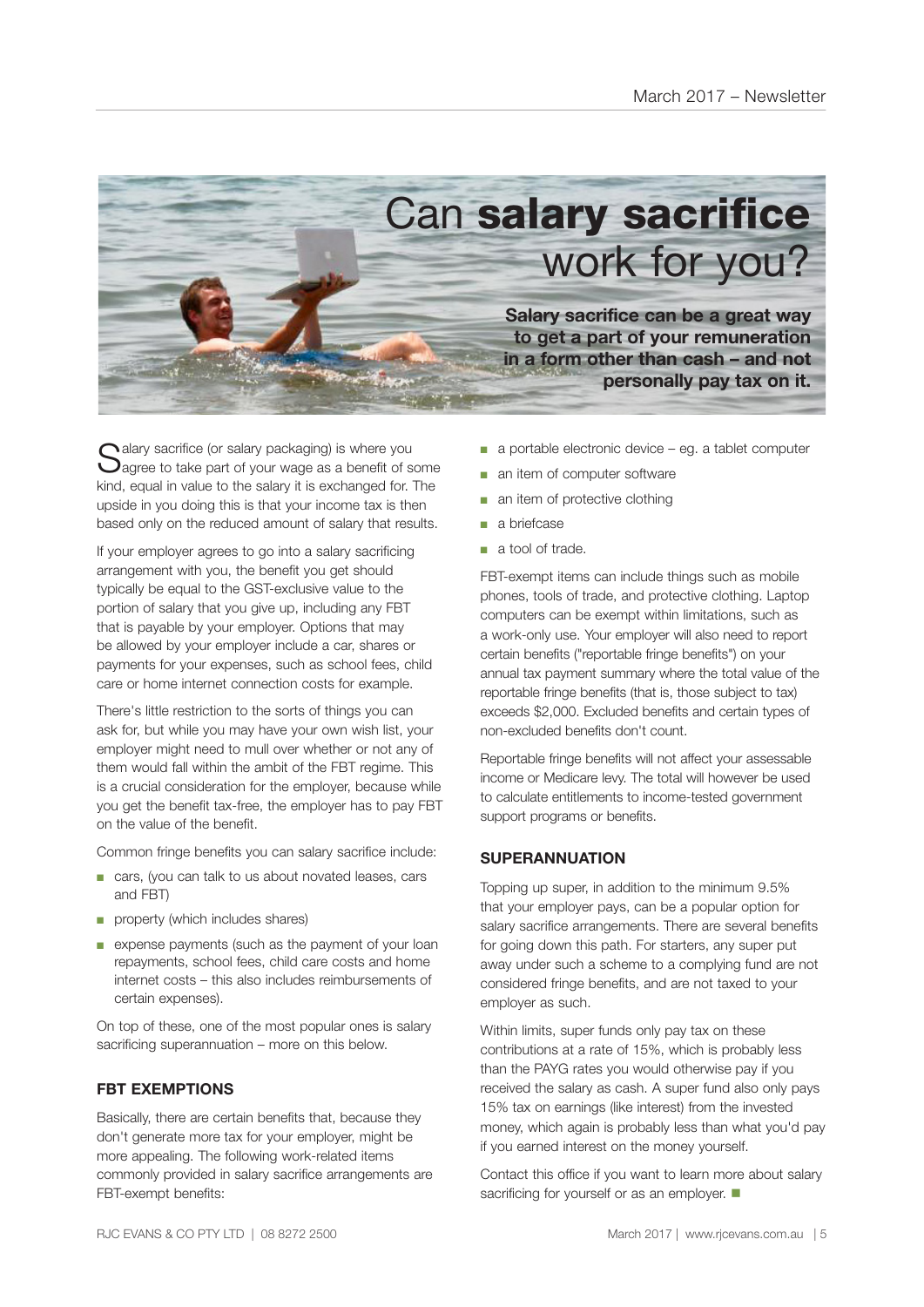![](_page_5_Picture_1.jpeg)

The provision of cars by employers to employees<br>
remains an issue that continues to create confusion for some business taxpayers. A not-uncommon situation is where the employer fails to identify that a car fringe benefit has been provided. This is typically found in family companies or trusts where a car bought by the business is provided to one of the owners who is also an employee (or that person's "associate" – say a spouse or child). Remember, a director is still considered an employee.

The ATO in the past has undertaken data matching activities with state based road registration authorities to identify newly registered vehicles under a company or trustee's name and issue amended assessments

where the car has been provided to an employee (or an associate of the employee). The default statutory formula would be adopted in calculating the resulting FBT liability (contact us for more information). This could be costly where the car is considered a luxury motor vehicle. It is therefore important to identify whether there are any vehicles held by a business and whether they are provided for use in the personal capacity of any employee or their family members.

Another issue that can present problems with respect to car fringe benefits is whether valid log books have been properly maintained (where the employer

has relied on the log book method in valuing benefits). Again, this is most relevant for family businesses where record keeping may not be up to scratch.

The ATO is reviewing log books being maintained for vehicles where there has been a high business use percentage. If you have adopted such an approach, it's important that you maintain and keep the appropriate log books. Failure to do so could result in the default statutory formula method being required by the ATO, which will ultimately give rise to a higher FBT bill.

If you have any questions in relation to the ATO's recent activities, please contact this office.  $\blacksquare$ 

### Simplified approach for valuing car fringe benefits for fleets

During the FBT year, a simplified approach for calculating car fringe benefits for fleet vehicles was announced by the ATO. This change applies to the 2017 and later FBT years.

The new rules specifically apply to:

- an employer with a fleet of 20 or more cars
- the cars are "tool of trade" cars
- the employees are mandated to maintain log books in a log book year
- the employer holds valid log books for at least 75% of the cars in the log book year
- the cars are of a make and model chosen by the employer, rather than the employee
- each car in the fleet had a GST-inclusive value less than the luxury car limit applicable at the time the car was acquired, and
- the cars are not provided as part of an employee's

remuneration package (for example, under a salary packaging arrangement), and employees cannot elect to receive additional remuneration in lieu of the use of the cars.

If the above is satisfied, a business can apply an average business use percentage to all tool of trade cars held in the fleet in the log book year and the following four years.

Average business use percentage is determined by:

- gathering all log books kept for each car in the fleet
- determining which of those log books are valid
- confirming that the employer has valid log books for at least 75% of the cars in the fleet, and
- calculating the average of the business use percentages determined in accordance with each of the valid log books.  $\blacksquare$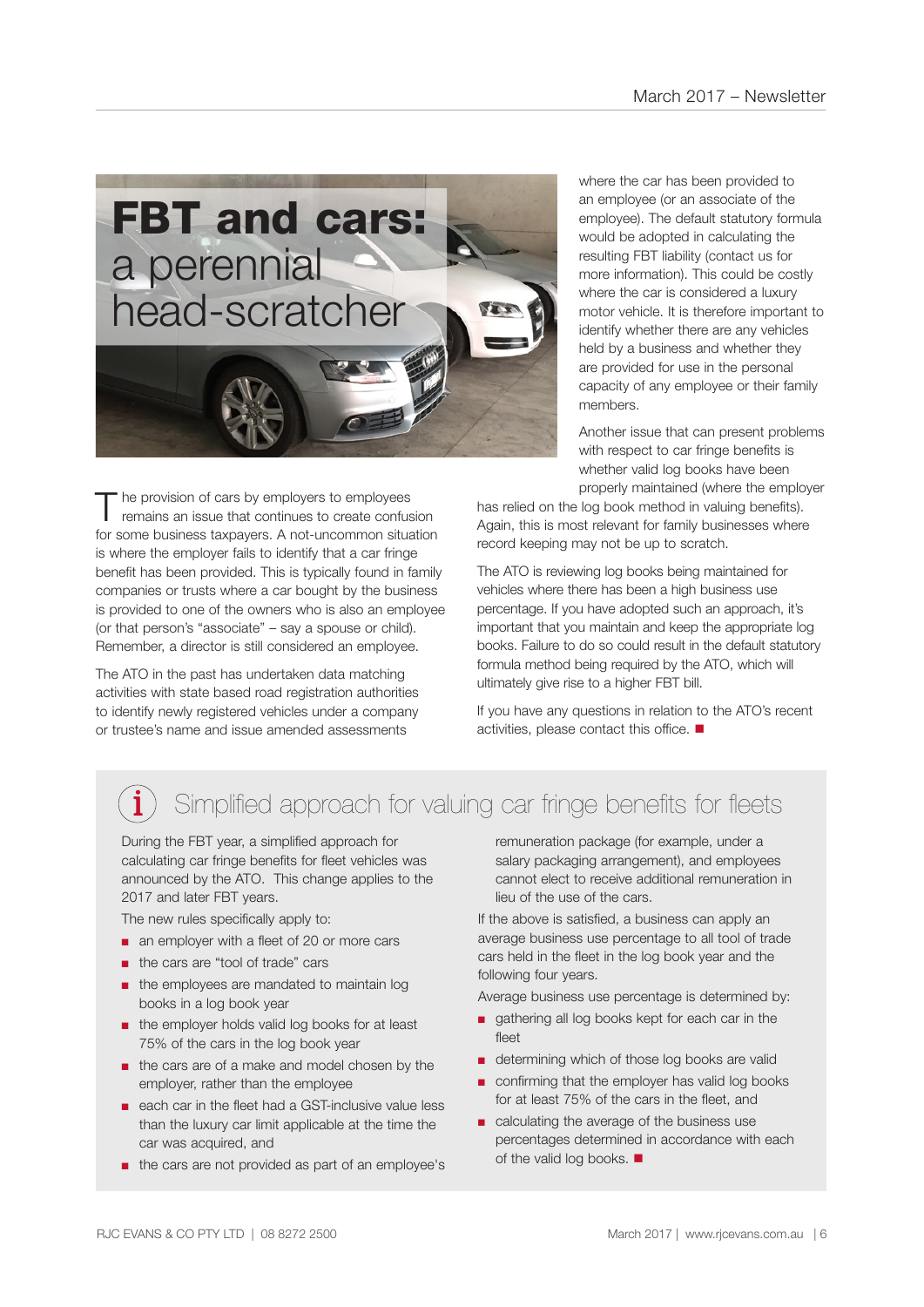![](_page_6_Picture_1.jpeg)

#### WHAT DOES THE ATO SAY IN RELATION TO THE IN-HOUSE ASSET RULES?

Recent ATO statistics on the SMSF sector show the proportion of reported breaches that relate to the in-house asset rules remains high. While it can be argued that the higher number is because the in-house asset provisions are by far the most complex and hard to understand SMSF investment rules, it is still critical for trustees to improve compliance to prevent the substantial penalties imposed for breaching these rules.

#### WHAT'S AN IN-HOUSE ASSET AND HOW DOES THE LIMIT WORK?

Essentially, an in-house asset is a loan to, lease to, or an investment in, a related party of the fund.

The term "related party" is relevant for an SMSF for the purpose of ascertaining whether an investment constitutes an investment in an in-house asset.

Full discussion of the definition of a related party will take up more space than we have available here, but the key issue for our purposes is that a related party will include the fund's members, their relatives, and entities such as companies or trusts that are controlled or majority-owned by members and their associates (that is, relatives of members, partners in partnerships with those members, and companies or trusts that are controlled or majority-owned).

Whether or not a particular investment is an "in-house" asset of the fund is important because a trustee must not invest in assets that cause the value of the in-house

## SMSFs and the in-house asset rules explained

A not-uncommon conundrum for many SMSF trustees is what to do when the fund is found to have breached the in-house asset rules. There are also some common misconceptions about these regulations that keep resurfacing.

assets of the fund to exceed 5% of the total market value of the fund's assets.

In-house assets are measured at market value, and the market value ratio of 5% (that is, market value of in-house assets expressed as a percentage of the market value of total fund assets) applies to all regulated superannuation funds. This low percentage was mainly designed to limit use of fund assets by related parties to protect the retirement benefits of members.

Perhaps one of the most important points to note is that the market value ratio must be tested at June 30 each year as well as during the course of the income year that a new in-house asset is acquired by the fund.

#### WHAT IF THE LIMIT IS EXCEEDED?

The relevant provision of the legislation requires the trustees of funds exceeding the 5% in-house asset limit at the end of an income year to prepare a written plan to rectify the situation before the end of the following income year.

The plan must specify the amount that is above the in-house asset limit and set out what steps will be undertaken to get the limit below 5% (generally by disposing or selling excess assets). Each trustee of the fund must ensure that the steps in the plan are carried out within the next year of income.

Another provision of the same legislation applies during the course of the year when a new in-house asset is acquired, and prohibits the acquisition of an in-house asset if the market value ratio already exceeds 5%, or,

 $cont \rightarrow$